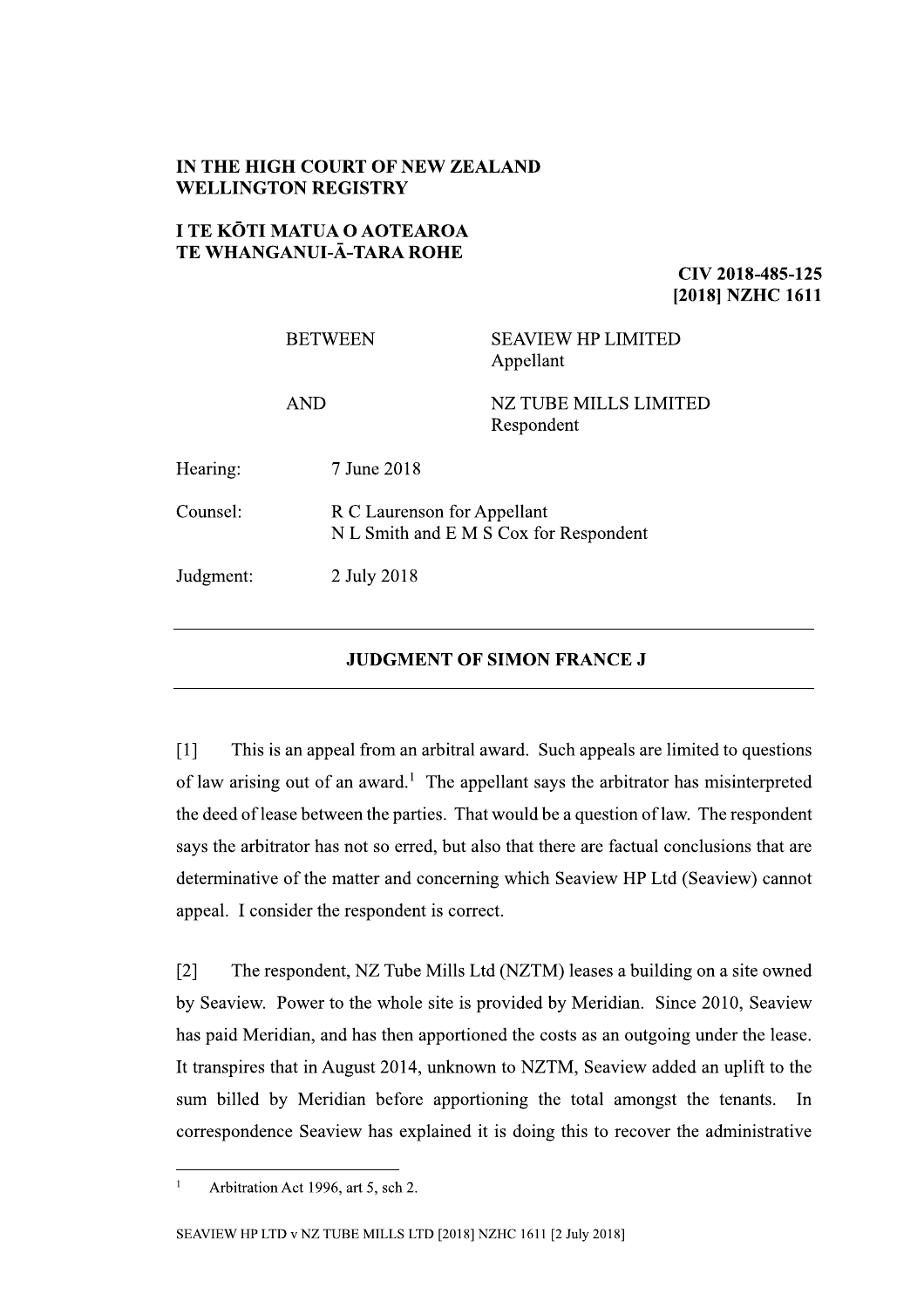cost of calculating and issuing invoices, participating in the bulk purchase scheme and the overall handling supervision and administration of the electricity supply.

 $\lceil 3 \rceil$ Under the standard lease agreement between the parties, electricity is a named outgoing. Further, and importantly, management expenses are expressly deleted as a recoverable outgoing. It is therefore common ground between the parties that, under the lease, Seaview cannot add on a margin to Meridian's charge.

 $[4]$ Seaview's answer to this is that it is not invoicing NZTM under the lease as lessor. Rather, it is invoicing NZTM as an independent electricity retailer and so the amount it charges is not constricted by the outgoings provision of the lease (other than the need to be reasonable and fair). This proposition was rejected by the arbitrator. In this case that is a determination on a question of fact – was there an agreement between the parties whereby Seaview would supply electricity to NZTM as NZTM's electricity retailer? If not, Seaview can only be invoicing NZTM in its capacity as landlord. The terms on which it does so are governed by the lease.

 $[5]$ The arbitrator held that Seaview was not NZTM's electricity retailer. Given the parties agree that there is no power to add administration costs under the lease, that is the end of the matter. It is a determination of fact not capable of appeal. I note for completeness that art  $5(10)$  of the Second Schedule to the Arbitration Act expressly excludes sufficiency of evidence and the drawing of inferences as questions of law for the purposes of the appeal.

[6] I observe that on the evidence the proposition that the parties had agreed to Seaview supplying NZTM its electricity as a retailer seems optimistic. It was an agreement unknown to NZTM which is not a promising start, and would be an unwritten agreement. For three years the invoices were assessed on the basis of passing on Meridian's charges. The alteration to this arrangement was not advised to NZTM who are meant to be the other party to the electricity supply contract.